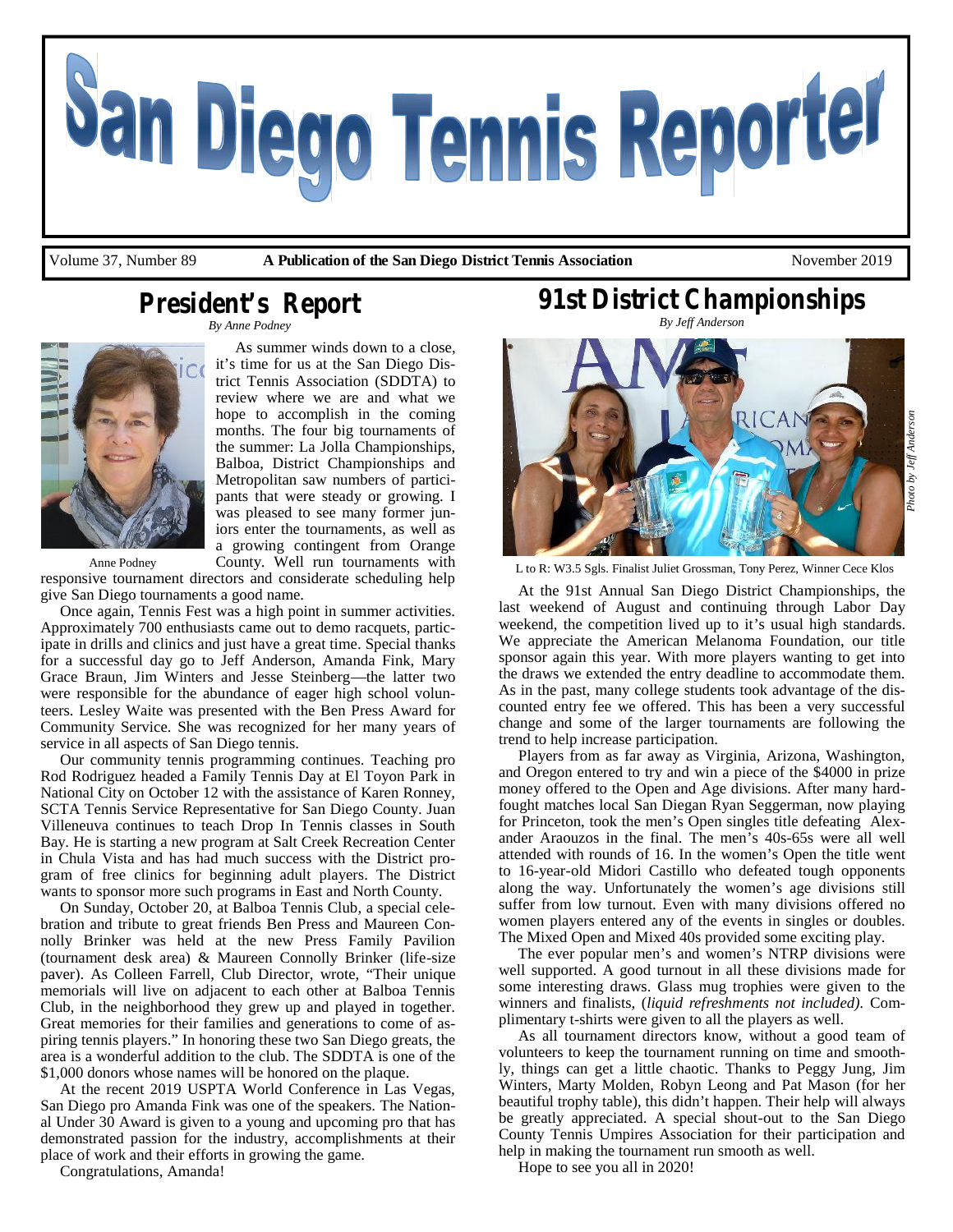

L to R: Diane Barker, Carolyn Nichols, Susan Wright, Robin Harris

**Senior Teams (50/55/60), Portugal:** Debbie Nasim (Carlsbad) and Ros Nideffer (San Diego, playing captain) along with Julie Cass (TX) and Andrea Rice (VA) won the 2019 Maria Bueno Cup in (W50) Estoril, Portugal. Nasim and Nideffer won the deciding doubles match in the three-match format (two singles followed by doubles) in the semis and final.

Carolyn Nichols (Rancho Santa Fe, playing captain), Robin Harris (San Diego), and teammates Susan Wright (FL) and Diane Barker (SC) won the Alice Marble Cup (W60) in Oleiros, Portugal. Nichols played No.2 singles. Harris/Nichols won the silver in doubles the following week and Nichols won a bronze in singles.

**Super Senior Teams (65/70/75/80/85), Croatia**: Liane Bryson (San Diego) won the deciding match for the gold medal winning USA Althea Gibson Cup (W70) team in Umag, Croatia, alongside Judy Dixon (MA) twice during the week-long competition, including against Australia in the semifinals. The following week she reached the doubles semis with Heidi Eisterhehner (GER) and mixed semis.

David Dollins (Escondido) was a member of the winning Bitsy Grant Cup (M65) team along with Jimmy Parker (NM), Donald Long (NY) and Dean Corley (CA).

Cathie Anderson (Del Mar) and Suella Steel (La Jolla, playing captain) along with Carolann Castell (WA) and Charleen Hillebrand (CA) placed second in the Queens Cup (W75) competition in Umag. Anderson/Hillebrand won the deciding point against Great Britain to propel the team to silver. Anderson/Castell won the bronze in 75 doubles the following week while Steel/Corley took bronze in 75 mixed.

Sheila Palmer (La Jolla), playing on a Cup team for the first time, returned home from Umag with three silver medals. As a Doris Hart (W80) team member, along with Carol Wood (MD), Burnett Herrick (NC) and Dorothy Wasser (FL) she played doubles and the team finished second to Argentina. The following week Palmer/Wood finished second in 80+ women's doubles and Palmer/Wilbur Jones (USA) were 80 mixed finalists.

**Young Seniors (35/40/45), Florida**: Millie Yablonicky will be representing the USA in the Young Cup (W40) in October in Miami Beach, FL. She was a member of the 2018 team which finished fourth in that division in Miami Beach.

# *USTA League Tennis*

*By Randie Lettington*

# **2019 USTA Nationals Bound Teams!**

San Diego District tennis teams have earned their way to **THIRTEEN** National competitions so far this year! They represent the best of Southern California from San Diego border to Central California. Congratulations to these awesome teams! **65+ M8.0** - Peter Tollen (National Invitational Champions-back to back!)

**65+ W6.0** - Jane Fetter (National Invitational Final Four)

**Open Men** - Surf & Turf TC - Brett Bacharach

**Open Women** - Team SD - Cami Gill

**Mixed Doubles 18+ 9.0** - Carmel Valley TC - Becky Kuba

**Mixed Doubles 40+ 9.0** - Carmel Valley TC - Debbie Fitzgerald

**Adult 40+ W4.0** - La Jolla TC - Terri Bourne

**Adult 18+ W2.5** - Eastlake TC - Yuli Reams

**Adult 18+ W3.0** - Mt. View Sports & Racquet Club - Jackie Saenz

**Adult 18+ W4.0** - Kit Carson Park/Balboa TC - Yen Hagler

**Adult 18+ M4.5 -** Fallbrook TC - Keith London

**Adult 55+ W7.0** - Rcho Peñasquitos TC - Vicky Benito

**Adult 55+ W9.0 -** Balboa TC - Sue Sprague

Visit sandiegotennis.com for all USTA league results.

# **Captain of the Year Nominations**

It's time to recognize our top captains for their wonderful efforts creating fun and fair tennis in our USTA community. These individuals have gone above and beyond to lead by example with sportsmanship, leadership, enthusiasm and willingness to support and mentor others in their role as captains. Nominations can come from players, peer captains, league coordinators, and tennis directors. Please email **why** your top captain should be recognized, by **November 15th** to TopCaptainsUSTASD@gmail.com.

### **Captains' Meeting for Winter/Spring 2020 USTA Leagues**

Meetings will be held on November 13 at Balboa Tennis Club at 6:30 PM and on November 14 at San Dieguito Tennis Club at 1 PM and 6 PM. If captain isn't able to attend, please send a club representative who can share information.

Topics: Review of new league format for 40 and Over, rules and regulation changes for 2020, registration timing, league calendar, Championships update, NTRP ratings - snacks and of course, some giveaways!

**Winter Season:** Adult 40 and Over Leagues for men and women (singles/doubles), Mixed Doubles 18 and Over League.

**Spring Season:** Adult 18 and Over Leagues for men and women (singles/doubles), Mixed Doubles 55 and Over League, Adult 65 and Over League for men and women (late Spring/Summer).

### **Winter Registration Deadlines:**

- Mid-late November Team requests/set ups.
- December  $1<sup>st</sup>$  Player registration starts after NTRP ratings are published.
- $\bullet$  December 10<sup>th</sup> Initial Roster Deadline.
- February  $1<sup>st</sup>$  Final Roster Deadline.

## League play starts the first week of January. Plan your teams now! **NTRP Year-End Ratings**

Ratings will be published on or around December  $1<sup>st</sup>$  and will be based on results of USTA/SCTA matches played in 2019 through late October. These ratings will be in use for the 2020 leagues.

# **San Diego League Growth!**

Thanks to the support of our clubs, captains and current players, new recruits are joining our leagues. Everyone is enjoying more fun on the courts. Let's keep the momentum going!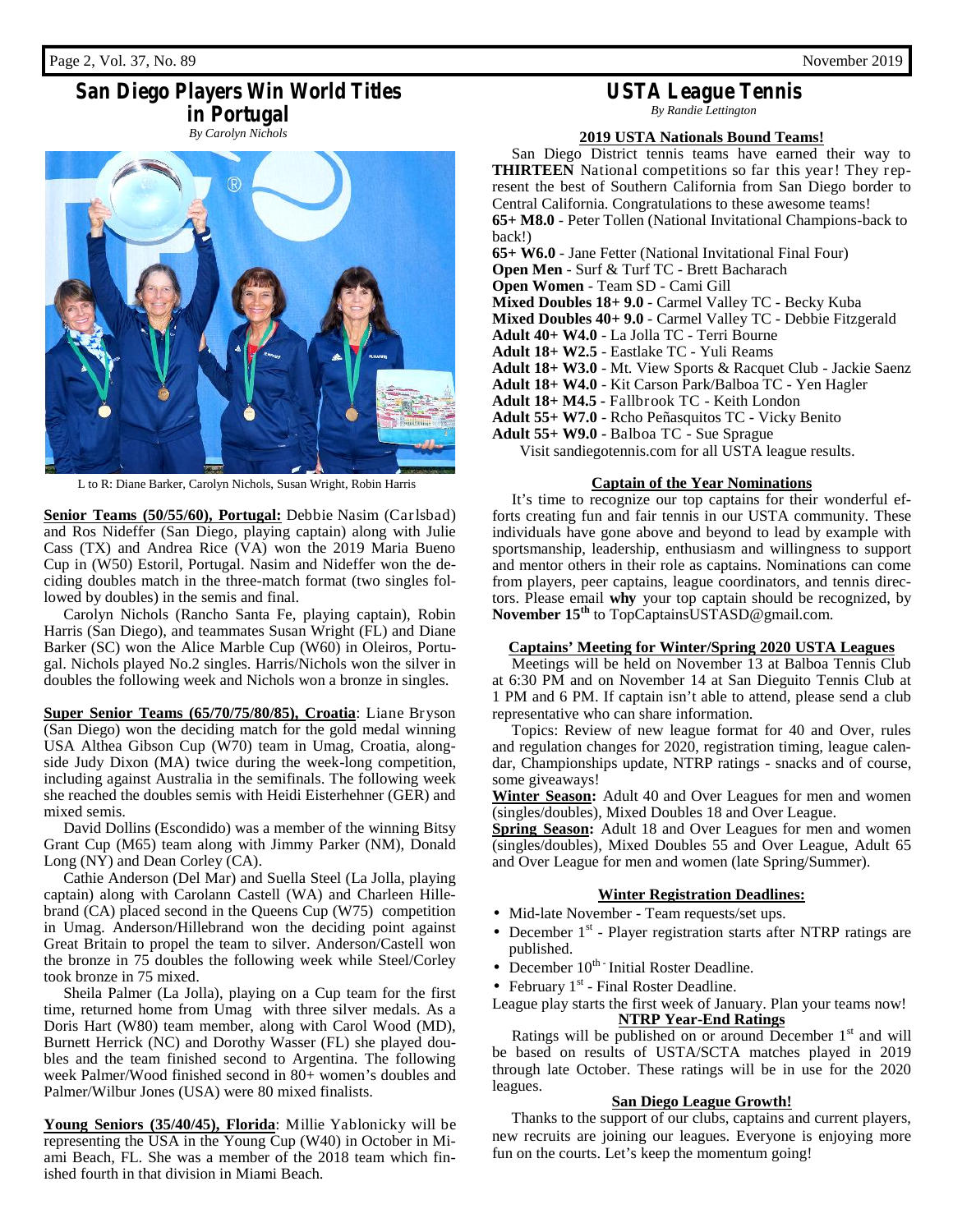# *Wounded, Ill and Injured Tennis Clinics and Camps-Why Do We Do Them?*



There's an old line: "If you can read this, thank a teacher. If you're reading it in English, thank the military." Unfortunately, this often comes with a heavy price. Many military service members don't make it back. And many come back injured physically, mentally, or both. For the past 10 years we've been working with Naval Medical Center San Diego (NMCSD) and the San Diego VA Medical Center to do what we can to we can to help make the service members' and veterans' returns and their quality of life as smooth as possible.

According to the Head of NMCSD's Health and Wellness Department, Melissa Palacios, "Research has shown that early intervention with active sports results in successful rehabilitation. Sudden, traumatic changes in physical ability make service members vulnerable to psychological, emotional and physical trauma, which severely impacts them and their families. Many times, someone experiencing a newly acquired physical disability has difficulty re-adjusting into the work setting in a productive manner. Partaking in events has allowed service members to obtain greater levels of self-actualization, improved levels of community re-entry, increased ability to alleviate stress, and better methods for coping. It is through the intervention of recreation participation that enables them to rehabilitate back into life and gives them a bridge to the community."

The VA Medical Center's recreational Therapist, Ellen Berman, added, "I have worked closely with the amazing volunteers at the San Diego District Tennis Association for numerous years. I regularly refer patients to their tennis program, all with positive results. They have helped patients with a variety of injuries ranging from traumatic brain injury and polytrauma, spinal cord injury, mobility and/or psychiatric disabilities, and loss of limb injuries. Intervention using adaptive sport assists our Veterans to battle back from injury. Participation not only strengthens their bodies but assists with overcoming and improving their overall being and self-worth." Pretty heavy stuff.

This also comes with a price, but this time it's a financial cost. At the relatively inexpensive end of the chain, we run free weekly 90 minute tennis clinics for 20-25 vets, followed by a free lunch. The teaching pros volunteer their services, but the food and beverages, also purchased and prepared by volunteers, do cost money. The clinics are held every Tuesday, 11:00am – 1:00pm at Balboa Tennis Club.

At the other end of the financial chain, each May we run a week-long, all-expense-paid tennis camp, where we fly in 50 disabled veterans, caretakers and service animals from across the US; provide tennis rackets, shoes, and other equipment, 16 hours of tennis instruction, accommodations in Mission Valley, transportation to/from tennis and evening events, and all meals.

Based on the overwhelmingly positive feedback from the campers and their healthcare providers, we have been extremely successful in providing a foundation for the development of a positive self-image and outlook on life. This transformation is a key factor in leading an independent, full and productive life. Now you know why we do it.

If you'd like to help, tax deductible donations can be made on our website, www.sdwoundedwarriortennis.org/donate.

# *Collegiate Committee Awards Scholarships*

*By Jami Jones*



Third from the left: Frances Cornwall and fourth from the right: Jacob Bear

The San Diego District Tennis Association awarded three \$500 scholarships this year to Jacob Bear, Frances Cornwall, and Julia Hong. Jacob is a graduate of San Dieguito Academy where he was the No.1 varsity player for all four years. He was an honor roll student at SDA and will be attending George Fox University this fall where he will be playing on their tennis team. Frances Cornwall will be entering her junior year at Vassar College this fall. She has played the No.1 singles and doubles positions for the past two years on their team. She is a graduate of Poway High School. She and her family have been active in the San Diego Tennis Community throughout her junior tennis career. Julia Hong is a graduate of Patrick Henry High School where she played

on both their JV and Varsity teams. She won the award for "Most Dedicated Athlete" on her JV Team. She will be attending SDSU this fall and plans on earning her Bachelor's and Master's degree there in Mechanical Engineering.

In addition, Angel Lopez, Director of Tennis at the San Diego Tennis & Racquet Club, awarded two \$250 scholarships to Diego Navarro and Katrinna Jasso. Diego was the MVP on the Sage Creek High School Varsity Team for three years. He came to the US from Mexico at the age of nine and cites tennis as instrumental in shaping his life. He will be playing for the University of Saint Katherine this fall. Katrinna Jasso is a graduate of Serra High School and standout player at Grossmont College, where she played the No.1 singles and doubles positions for the past two years. Her parents taught her to play tennis at the age of three. She loves the game and the tennis community that she and her family have been a part of for most of her life.

Congratulations to these deserving young student-athletes! We wish them the best as they pursue their athletic and academic dreams. If you would like to learn more about our Collegiate Scholarship program, go to www.sandiegotennis.com and click on the Programs button.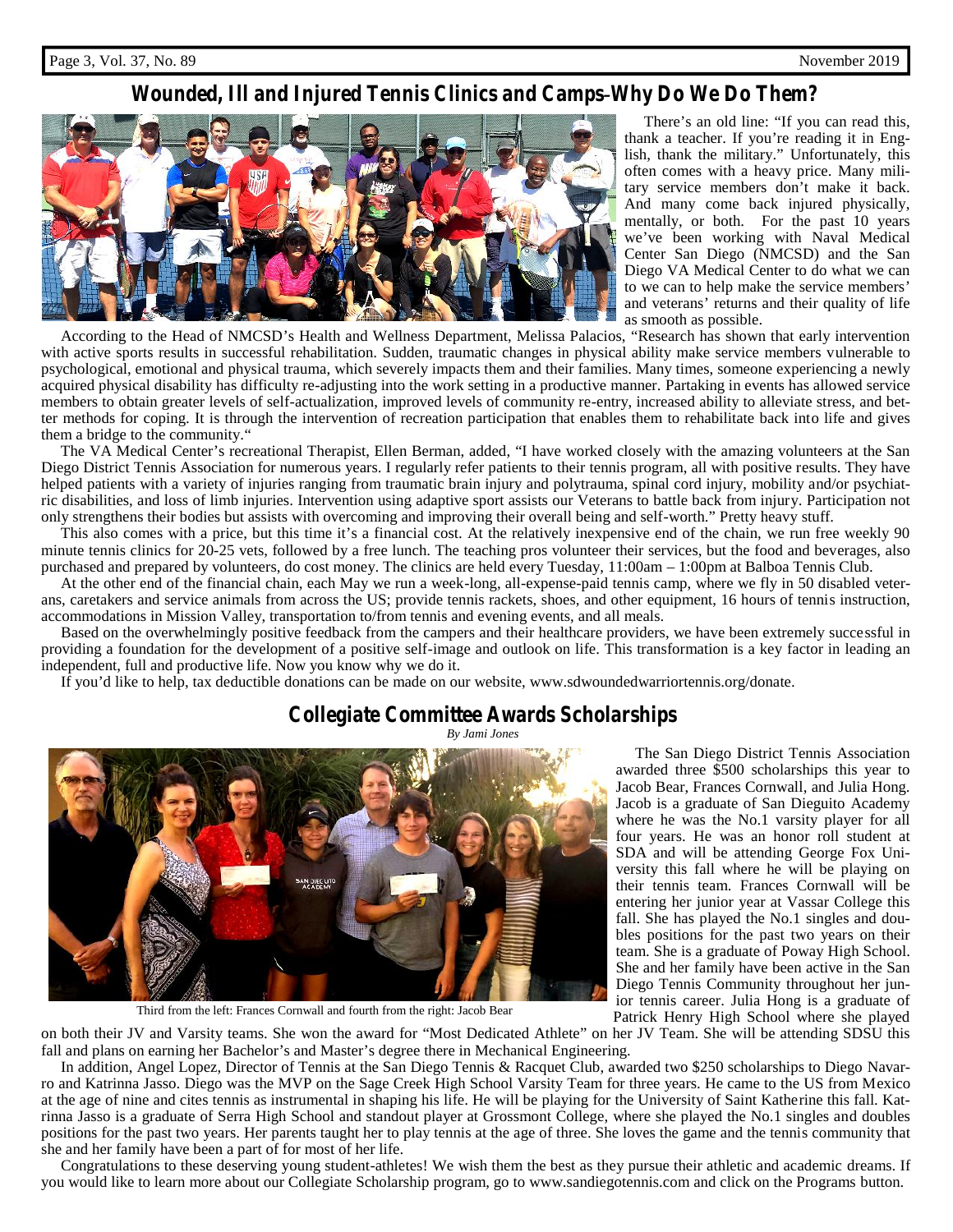# *San Diegans Selected for Intersectional Teams*

The 2019 USTA Intersectional Team Championship teams have many players from San Diego who will represent SoCal in Naples, FL this November.

- 35s Stepanka Gamboa, Lauren Lancaster, Aurelie Udall, Sara Morse
- 45s Debbie Nasim, Roz Nideffer, Christy Panther, Debbie Higa
- 55s Judy Newman, Tracey Thompson, Colleen Clery Ferrell, Maria Nunez
- 65s Liane Bryson, Sue Sprague, Una Davis, Carol Gay
- 75s Cathie Anderson, Suella Steel, Anne Russ, Roz King
- 80s Sheila Palmer, Ruby Dale Francis, Phyllis Cornish

# *SDDTA Honors Annual Award Winners*

Each fall the SDDTA Awards Committee meets to select Each fall the SDDTA Awards Committee meets to select<br>outstanding people and organizations to honor at the January<br>Annual Meeting and Awards Banquet. Annual Meeting and Awards Banquet.

|                                     | Players of the Year Jenny Rens Keller and Karel Placek | で     |
|-------------------------------------|--------------------------------------------------------|-------|
| Pro of the Year Curt Wheeler        |                                                        | Photo |
|                                     | Sportsmanship Jennifer "JJ" Knightly and Mark Bauer    |       |
| Family of the Year Castaneda Family |                                                        |       |
| Community Service Mary Ann McCauley |                                                        |       |
| Club of the Year The Santaluz Club  |                                                        |       |
| Sponsor of the Year Sports Tutor    |                                                        |       |

Tournament of the Year USTA National 40s, Father/Son, Grandfather/Grandson

| You are cordially invited to attend the                                              |
|--------------------------------------------------------------------------------------|
| San Diego District Tennis Association's 2020 Annual Meeting & Awards Banquet         |
| Friday, January 17, 2020                                                             |
| La Jolla Beach & Tennis Club, 2000 Spindrift Drive, La Jolla, California 92037       |
| Reception 6pm - 7pm, Dinner and Awards Presentation 7pm - 9pm                        |
| <b>Choice of Entrée:</b>                                                             |
| ◆ Atlantic King Salmon                                                               |
| ♦ Slow Roasted Angus Prime Rib                                                       |
| ◆ Penne Pasta Pomodoro                                                               |
| No Host Bar for all beverages including wine before and during dinner.               |
| Dinner will be \$45.00 per person (includes tax and gratuities)                      |
|                                                                                      |
| Seating is limited, reservations will be taken on a first come, first served basis.  |
|                                                                                      |
| Visit: www.sandiegotennis.com or email: sddta@yahoo.com for reservation information. |

# *Photo by Jeff Anderson*

*19th Annual Tennis Fest*



Tennis Fest, the free signature event of the San Diego District Tennis Association was, once again, a big success. The June community tennis celebration was held on the 25 courts at Balboa Tennis Club. Volunteer tennis professionals and instructors were on court introducing people of all ages and skills to the sport.

From beginners to intermediates to advanced kids and adults, courts featured favorite games like "Hit for Prizes". Spectators delighted in watching little children hitting their foam ball over the net for the first time. Their joy was palpable. Skilled participants showed their stuff on the "Beat the Pro" court. Other courts offered specific stroke instruction. Sponsors donated items for the raffle that followed the on-court fun.

Lesley Waite was honored with the Ben Press Award for Community Service. She has spent 34 years volunteering locally in the adult and senior tennis community.

Lesley Waite

The more than 700 people who enjoyed their afternoon at Tennis Fest proved tennis is alive and well in San Diego!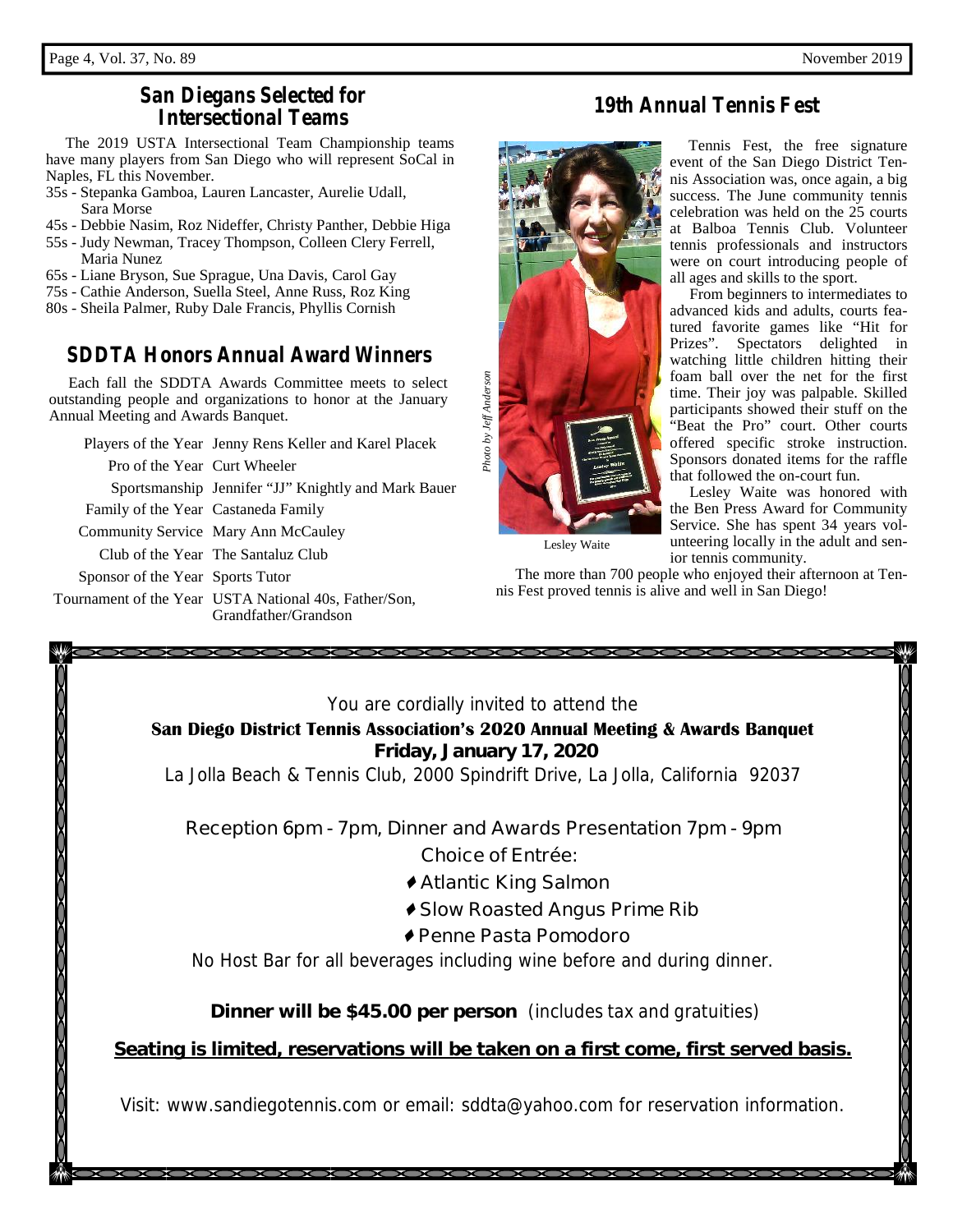

# *2019 San Diego District Championships Photos by Jeff Anderson*

# **Sponsored by the American Melanoma Foundation**



Jack Zezula



Larry Loeb







Dale Gutierrez Gemma Garcia

On The Move



Gemma Garcia





Marc Roest



Dave Bushnell



Ivan Smith